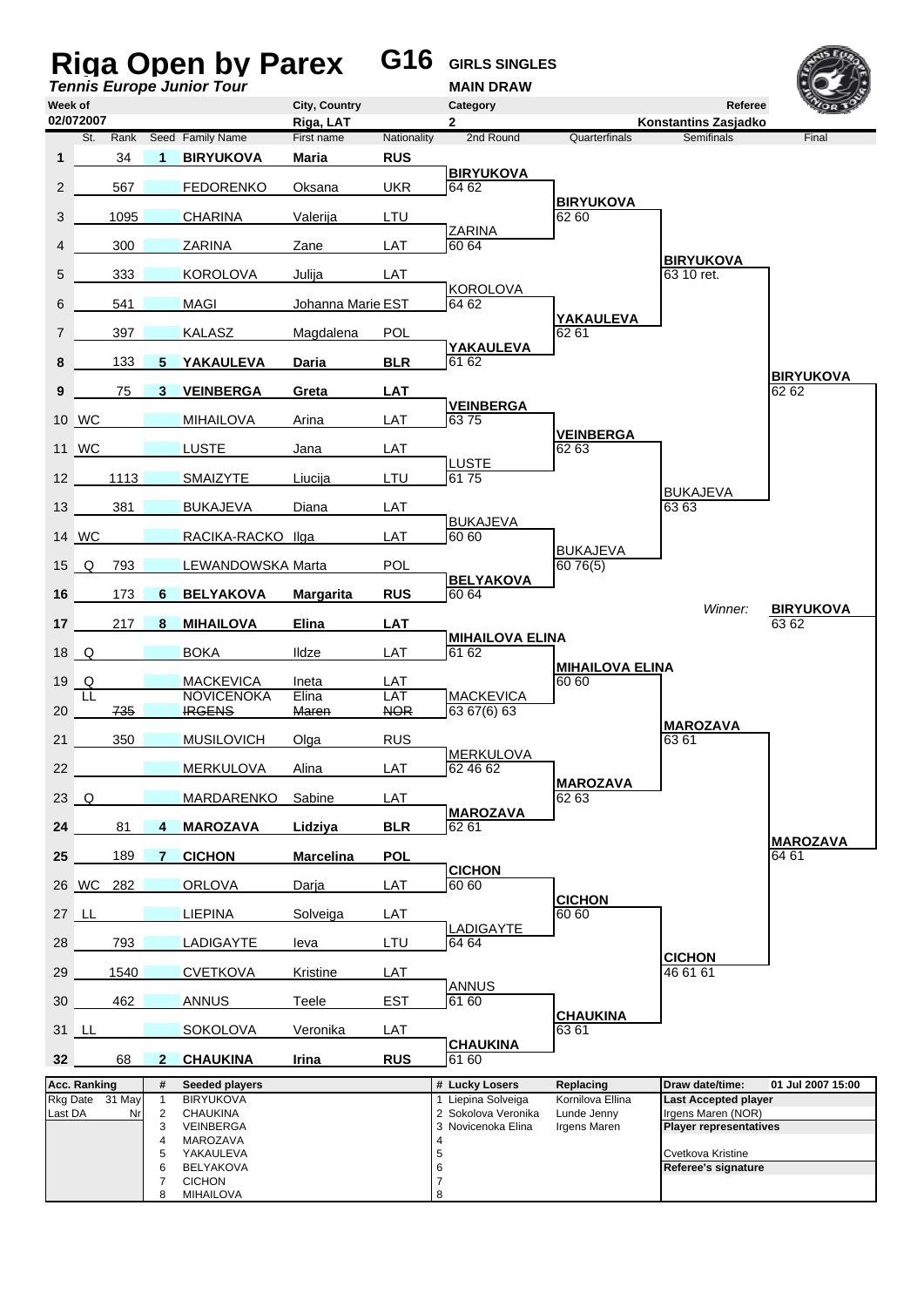|                                                        |                                     |                                    |                     | <b>Riga Open by Parex B16</b><br><b>Tennis Europe Junior Tour</b> |                            |             | <b>BOYS SINGLES</b><br><b>MAIN DRAW</b>      |                                 |                                                    |                              |
|--------------------------------------------------------|-------------------------------------|------------------------------------|---------------------|-------------------------------------------------------------------|----------------------------|-------------|----------------------------------------------|---------------------------------|----------------------------------------------------|------------------------------|
| Week of                                                | 02/072007                           |                                    |                     |                                                                   | City, Country<br>Riga, LAT |             | Category<br>2                                |                                 | Referee<br><b>Konstantins Zasjadko</b>             |                              |
|                                                        | St.                                 | Rank                               |                     | Seed Family Name                                                  | First name                 | Nationality | 2nd Round                                    | Quarterfinals                   | <b>Semifinals</b>                                  | Final                        |
| $\mathbf{1}$                                           |                                     | $\overline{7}$                     | $\mathbf 1$         | <b>SILLANPAA</b>                                                  | Henrik                     | <b>FIN</b>  | <b>SILLANPAA</b>                             |                                 |                                                    |                              |
| 2                                                      |                                     | 233                                |                     | <b>STONIS</b>                                                     | Karlis                     | LAT         | 60 61                                        |                                 |                                                    |                              |
| 3                                                      |                                     | 475                                |                     | <b>LAHUTIN</b>                                                    | Maksvm                     | <b>UKR</b>  |                                              | <b>SILLANPAA</b><br>6361        |                                                    |                              |
| 4                                                      | Q                                   |                                    |                     | <b>MOBERG</b>                                                     | Erik                       | <b>SWE</b>  | <b>LAHUTIN</b><br>61 62                      |                                 |                                                    |                              |
| 5                                                      | <b>WC</b>                           |                                    |                     | STEFENBERGS Eduards                                               |                            | LAT         |                                              |                                 | <b>SILLANPAA</b><br>64 62                          |                              |
| 6                                                      | <b>WC</b>                           |                                    |                     | <b>CAPKEVICS</b>                                                  | Haralds                    | LAT         | <b>CAPKEVICS</b><br>60 61                    |                                 |                                                    |                              |
| $\overline{7}$                                         | <b>WC</b>                           |                                    |                     | PANASOVSKIS                                                       | Vitalijs                   | LAT         |                                              | <b>BARTOSIAK</b><br>46 61 76(0) |                                                    |                              |
| 8                                                      | Q                                   | 45                                 | 5                   | <b>BARTOSIAK</b>                                                  | Damien                     | <b>POL</b>  | <b>BARTOSIAK</b><br>60 60                    |                                 |                                                    |                              |
| 9                                                      |                                     | 42                                 | 4                   | <b>PROSKURA</b>                                                   | <b>Daniil</b>              | <b>EST</b>  |                                              |                                 |                                                    | <b>SILLANPAA</b><br>57 63 75 |
| 10                                                     |                                     | 291                                |                     | <b>YATSYK</b>                                                     | Yahor                      | <b>BLR</b>  | <b>PROSKURA</b><br>61 60                     |                                 |                                                    |                              |
| 11                                                     |                                     | 151                                |                     | <b>BUGAILISKIS</b>                                                | Justas                     | LTU         |                                              | <b>BUGAILISKIS</b><br>64 16 60  |                                                    |                              |
| 12                                                     |                                     | 446                                |                     | <b>POLKOSNIK</b>                                                  | Piotr                      | <b>POL</b>  | <b>BUGAILISKIS</b><br>75 61                  |                                 |                                                    |                              |
| 13                                                     |                                     | 543                                |                     | LANNE                                                             | Ristomatti                 | <b>FIN</b>  |                                              |                                 | <b>BUGAILISKIS</b><br>6467(5)63                    |                              |
| 14                                                     |                                     | 367                                |                     |                                                                   |                            | <b>CYP</b>  | <b>LANNE</b><br>16 64 75                     |                                 |                                                    |                              |
|                                                        |                                     |                                    |                     | <b>THEODOROU</b>                                                  | Evgenios                   |             |                                              | <b>BEZRUKOV</b>                 |                                                    |                              |
| 15                                                     |                                     | 356                                |                     | <b>BEZRUKOV</b>                                                   | Ivan                       | <b>RUS</b>  | <b>BEZRUKOV</b>                              | 64 64                           |                                                    |                              |
| 16                                                     |                                     | 67                                 | 6                   | <b>BERZINS</b>                                                    | <b>Arvis</b>               | <b>LAT</b>  | 60 62                                        |                                 | Winner:                                            | <b>SILLANPAA</b>             |
| 17                                                     |                                     | 133                                | 8                   | <b>LEVANDI</b>                                                    | Armand                     | <b>EST</b>  | <b>LIBIETIS</b>                              |                                 |                                                    | 6362                         |
| 18                                                     |                                     | 192                                |                     | <b>LIBIETIS</b>                                                   | Mikelis                    | LAT         | 61 62                                        | <b>LIBIETIS</b>                 |                                                    |                              |
|                                                        | 19 WC                               | 641                                |                     | <b>GRIGORJEVS</b>                                                 | Pavels                     | LAT         | <b>RAJAMAKI</b>                              | 57 61 75                        |                                                    |                              |
| 20                                                     |                                     | 393                                |                     | <b>RAJAMAKI</b>                                                   | Mikko                      | <b>FIN</b>  | 67(5) 75 62                                  |                                 | <b>SAWICKI</b>                                     |                              |
| 21                                                     |                                     | 401                                |                     | TSAGGARIDES                                                       | Philippos                  | <b>CYP</b>  | <b>TSAGGARIDES</b>                           |                                 | 64 61                                              |                              |
| 22                                                     |                                     | 262                                |                     | <b>JAUNROMANS</b>                                                 | Karlis                     | LAT         | 62 63                                        | <b>SAWICKI</b>                  |                                                    |                              |
| 23                                                     |                                     | 143                                |                     | YAKOVENKO                                                         | <b>Stanislav</b>           | <b>RUS</b>  | <b>SAWICKI</b>                               | 63 60                           |                                                    |                              |
| 24                                                     |                                     | 32                                 | 3 <sup>7</sup>      | <b>SAWICKI</b>                                                    | <b>Bartosz</b>             | <b>POL</b>  | 67(0) 76(4) 60                               |                                 |                                                    | <b>SAWICKI</b>               |
| 25                                                     |                                     | 100                                | $7^{\circ}$         | <b>KAZIJEVS</b>                                                   | <b>Arturs</b>              | LAT         |                                              |                                 |                                                    | 61 36 64                     |
| 26                                                     |                                     |                                    |                     | <b>RAHLINS</b>                                                    | Vladimirs                  | LAT         | <b>KAZIJEVS</b><br>62 63                     |                                 |                                                    |                              |
|                                                        | 27 Q                                | 510                                |                     | <b>LAITINEN</b>                                                   | Juuso                      | <b>FIN</b>  |                                              | <b>KAZIJEVS</b><br>64 62        |                                                    |                              |
| 28                                                     |                                     | 502                                |                     | <b>STEIRO</b>                                                     | Oystein                    | <b>NOR</b>  | LAITINEN<br>62 62                            |                                 |                                                    |                              |
|                                                        | 29 Q                                | 138                                |                     | <b>WOJCIK</b>                                                     | Karol                      | <b>POL</b>  |                                              |                                 | <b>SAKINIS</b><br>62 62                            |                              |
| 30                                                     |                                     | 562                                |                     | <b>PIKUN</b>                                                      | Filipp                     | <b>BLR</b>  | <b>WOJCIK</b><br>61 64                       |                                 |                                                    |                              |
| 31                                                     |                                     | 719                                |                     | <b>ORLOVS</b>                                                     | Grigorijs                  | <b>LAT</b>  |                                              | <b>SAKINIS</b><br>61 62         |                                                    |                              |
| 32                                                     |                                     | 31                                 | $\mathbf{2}$        | <b>SAKINIS</b>                                                    | Dovydas                    | LTU         | <b>SAKINIS</b><br>60 61                      |                                 |                                                    |                              |
|                                                        | Acc. Ranking<br>#<br>Seeded players |                                    |                     |                                                                   | # Lucky Losers             | Replacing   | Draw date/time:                              | 02 Jul 2007 12:05               |                                                    |                              |
| Rkg Date 31 May<br>$\mathbf{1}$<br>Last DA<br>882<br>2 |                                     | <b>SILLANPAA</b><br><b>SAKINIS</b> |                     |                                                                   | $\overline{\mathbf{c}}$    |             | Last Accepted player<br>Steiro Oystein (NOR) |                                 |                                                    |                              |
|                                                        |                                     |                                    | 3<br>4              | <b>SAWICKI</b><br><b>PROSKURA</b>                                 |                            |             | 3<br>$\overline{4}$                          |                                 | <b>Player representatives</b><br>Jaunromans Karlis |                              |
|                                                        |                                     |                                    | 5                   | <b>BARTOSIAK</b>                                                  |                            |             | 5                                            |                                 | Lahutin Maksym                                     |                              |
|                                                        |                                     |                                    | 6<br>$\overline{7}$ | <b>BERZINS</b><br><b>KAZIJEVS</b>                                 |                            |             | 6<br>$\overline{7}$                          |                                 | Referee's signature                                |                              |
|                                                        |                                     |                                    | 8                   | LEVANDI                                                           |                            |             | 8                                            |                                 |                                                    |                              |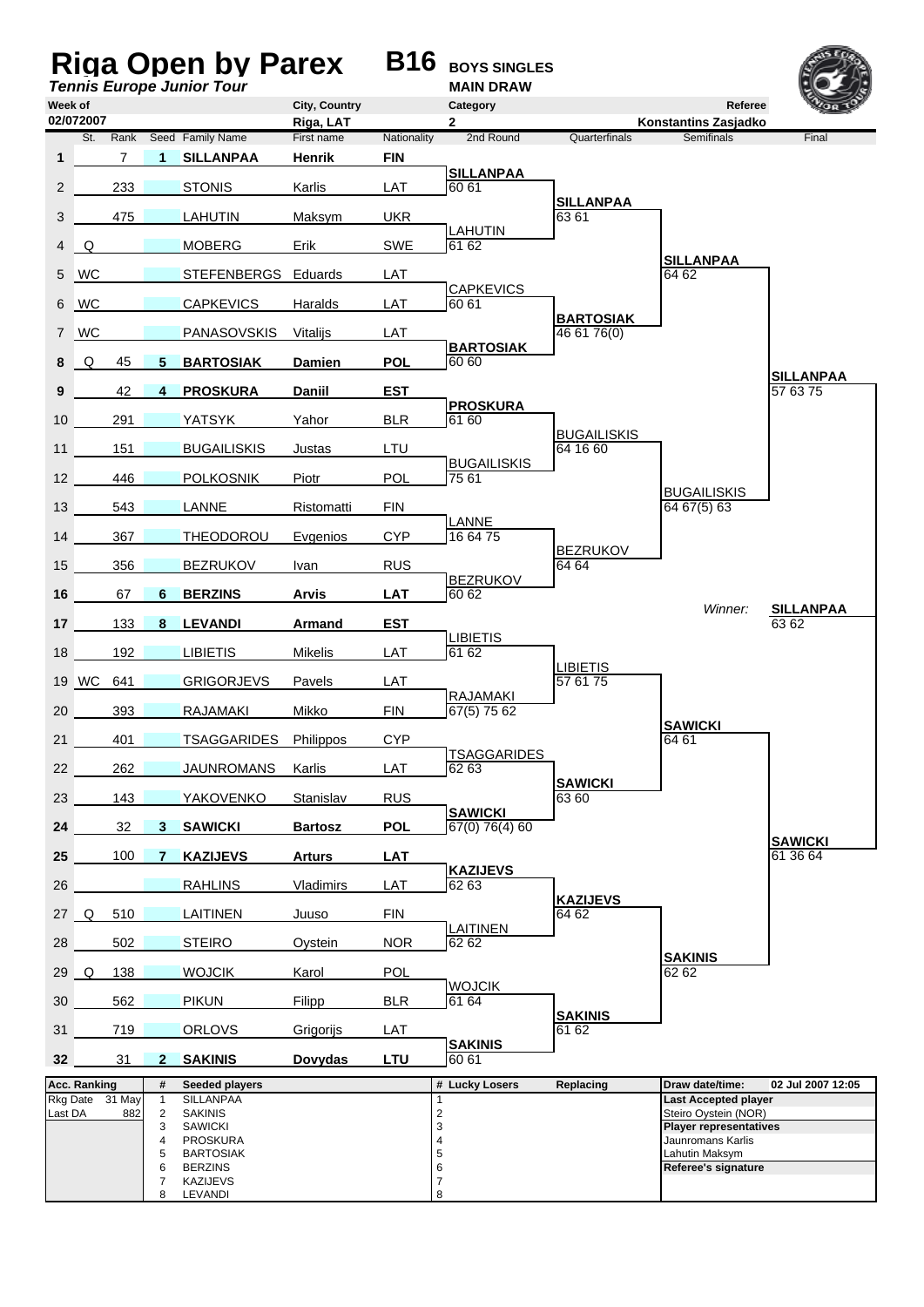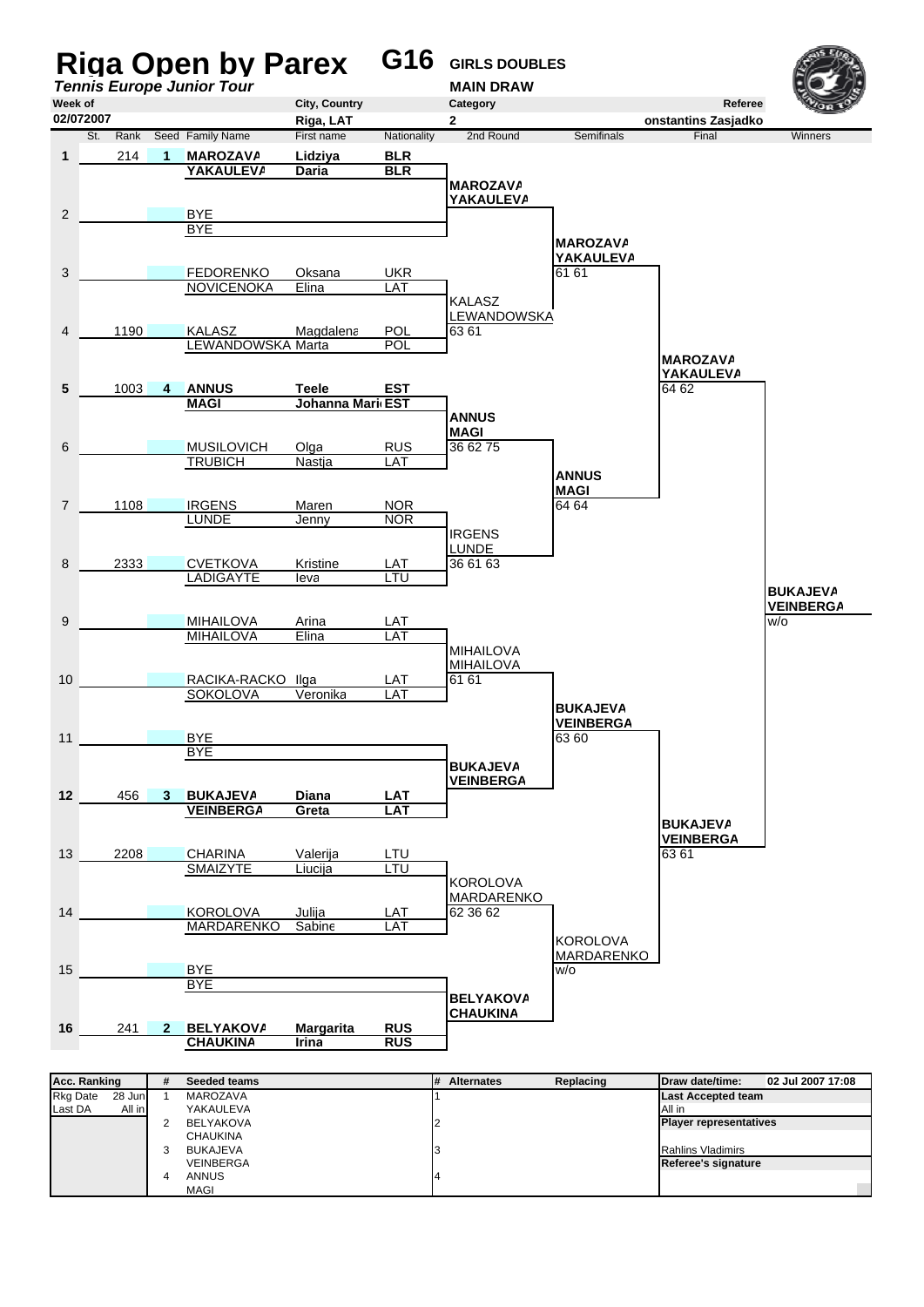

| <b>Rkg Date</b><br>28 Jun | <b>PROSKURA</b>    | <b>Last Accepted team</b>     |
|---------------------------|--------------------|-------------------------------|
| 562 (PC)<br>Last DA       | SILLANPAA          | Pikun Filipp / Sovko Grigori  |
|                           | <b>BERZINS</b>     | <b>Player representatives</b> |
|                           | KAZIJEVS           | <b>Grigorievs Pavels</b>      |
|                           | <b>BUGAILISKIS</b> | <b>Orlovs Grigoriis</b>       |
|                           | <b>SAKINIS</b>     | Referee's signature           |
|                           | LIBIETIS           |                               |
|                           | <b>SAWICKI</b>     |                               |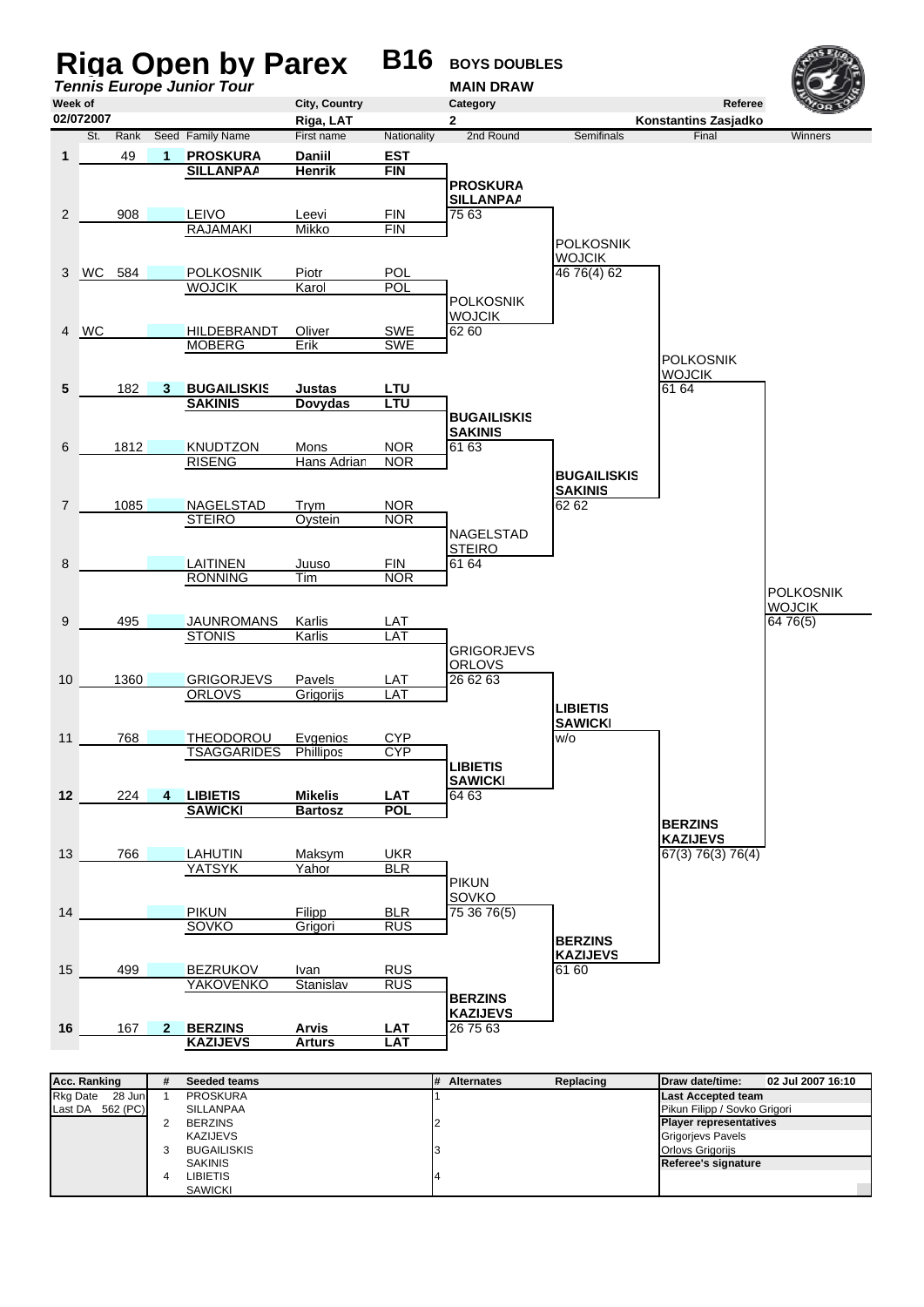| <b>Riga Open by Parex</b><br><b>Tennis Europe Junior Tour</b> |     |                      |                          |               | G16         | <b>GIRLS SINGLES</b><br><b>QUALIFYING DRAW</b> |                                                                                        |         |  |
|---------------------------------------------------------------|-----|----------------------|--------------------------|---------------|-------------|------------------------------------------------|----------------------------------------------------------------------------------------|---------|--|
| Week of                                                       |     |                      |                          | City, Country |             | Category                                       |                                                                                        | Referee |  |
| 02/072007                                                     |     |                      |                          | Riga, LAT     |             | $\overline{2}$                                 |                                                                                        |         |  |
|                                                               | St. |                      | Rank Seed Family Name    | First name    | Nationality | Finals                                         |                                                                                        |         |  |
| $\mathbf{1}$                                                  | 793 | $\blacktriangleleft$ | <b>LEWANDOWSKA Marta</b> |               | <b>POL</b>  | <b>LEWANDOWSKA</b>                             |                                                                                        |         |  |
| $\overline{2}$                                                |     |                      | <b>BYE</b>               |               |             |                                                |                                                                                        |         |  |
| 3                                                             |     |                      | <b>BYE</b>               |               |             |                                                | <b>LEWANDOWSKA</b><br>60 61                                                            |         |  |
|                                                               |     |                      |                          |               |             | <b>TRUBICH</b>                                 | Konstantins Zasjadko<br>Qualifiers<br>MARDARENKO<br>64 63<br><b>MACKEVICA</b><br>61 61 |         |  |
| 4                                                             |     |                      | <b>TRUBICH</b>           | Nastja        | LAT         |                                                |                                                                                        |         |  |
| 5                                                             |     |                      | MARDARENKO               | Sabine        | LAT         |                                                |                                                                                        |         |  |
| 6                                                             |     |                      | <b>BYE</b>               |               |             | <b>MARDARENKO</b>                              |                                                                                        |         |  |
| 7                                                             |     |                      | <b>BYE</b>               |               |             |                                                |                                                                                        |         |  |
| 8                                                             |     |                      | <b>LIEPINA</b>           | Solveiga      | LAT         | <b>LIEPINA</b>                                 |                                                                                        |         |  |
|                                                               |     |                      | <b>MACKEVICA</b>         | Ineta         | LAT         |                                                |                                                                                        |         |  |
| 9                                                             |     |                      |                          |               |             | <b>MACKEVICA</b>                               |                                                                                        |         |  |
| 10                                                            |     |                      | <b>BYE</b>               |               |             |                                                |                                                                                        |         |  |
| 11                                                            |     |                      | <b>BYE</b>               |               |             |                                                |                                                                                        |         |  |
| 12                                                            |     |                      | SOKOLOVA                 | Veronika      | LAT         | SOKOLOVA                                       |                                                                                        |         |  |
| 13                                                            |     |                      | <b>BOKA</b>              | Ildze         | LAT         |                                                |                                                                                        |         |  |
| 14                                                            |     |                      | <b>BYE</b>               |               |             | <b>BOKA</b>                                    |                                                                                        |         |  |
| 15                                                            |     |                      | <b>BYE</b>               |               |             |                                                | <b>BOKA</b><br>76(0) 61                                                                |         |  |
|                                                               |     |                      |                          |               |             | <b>NOVICENOKA</b>                              |                                                                                        |         |  |
| 16                                                            |     |                      | <b>NOVICENOKA</b>        | Elina         | LAT         |                                                |                                                                                        |         |  |

| Acc. Ranking              | # | Seeded players     | # Alternates     | Replacing | Draw date/time:               | 29 Jun 2007 18:55 |
|---------------------------|---|--------------------|------------------|-----------|-------------------------------|-------------------|
| <b>Rkg Date</b><br>31 May |   | <b>LEWANDOWSKA</b> |                  |           | <b>Last Accepted player</b>   |                   |
| All in<br>Last DA         |   |                    |                  |           | All in                        |                   |
|                           |   |                    |                  |           | <b>Player representatives</b> |                   |
|                           |   |                    | Lanne Ristomatti |           |                               |                   |
|                           |   |                    |                  |           | Leivo Leevi                   |                   |
|                           |   |                    |                  |           | Referee's signature           |                   |
|                           |   |                    |                  |           |                               |                   |
|                           |   |                    |                  |           |                               |                   |